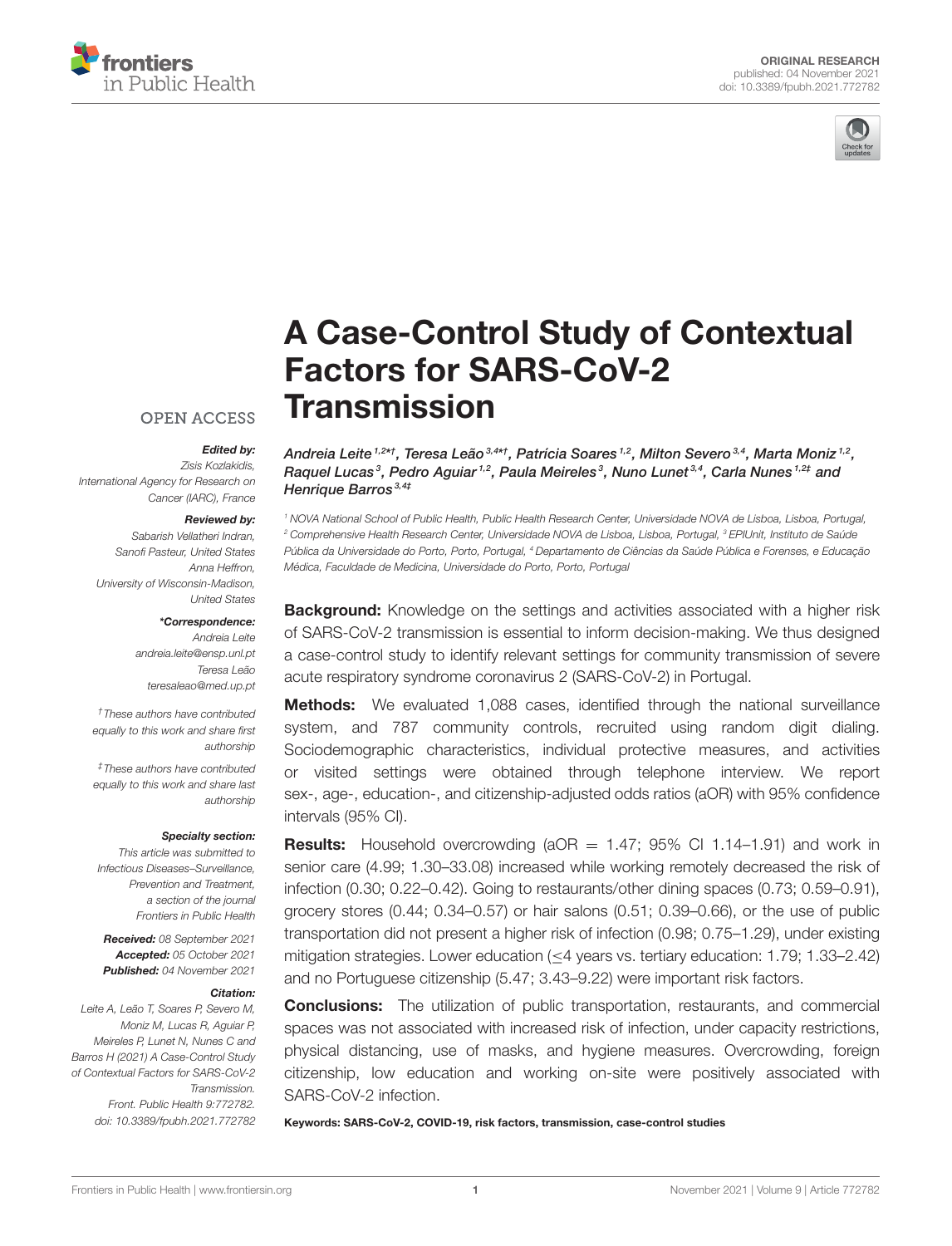# INTRODUCTION

Before extended worldwide vaccination coverage is achieved, non-pharmaceutical measures remain an essential option to control COVID-19 pandemic in most countries [\(1\)](#page-8-0). Nonpharmaceutical measures range from recommendations to reduce social contacts to nationwide curfews, partial and full lockdowns, and closure of restaurants, bars, and other nonessential services [\(2\)](#page-8-1). These restrictive measures contribute for a reduction in the incidence of COVID-19 cases but severely affect social and economic activities [\(3\)](#page-8-2). The identification of the circumstances and the settings that determine a higher risk of severe acute respiratory syndrome coronavirus 2 (SARS-CoV-2) transmission can contribute to inform a more precise implementation of protective measures.

Ecological studies identified individuals' socioeconomic status, and population density, overcrowding, and mobility as relevant infection determinants [\(4](#page-8-3)[–7\)](#page-8-4). Secondary transmission was shown to occur more frequently among cohabitants than with other contacts, suggesting an increased risk of intrafamilial transmission of SARS-CoV-2 [\(8\)](#page-8-5). Cohabitants sharing rooms and talking for 30 min or more were at higher risk; among non-cohabitants, the exposure to 1 or more COVID-19 cases, talking for 30 min or more, and the use of ride sharing were associated with a higher risk of infection [\(9\)](#page-8-6).

While contact (direct or through a vehicle) with an infected person is required for transmission to occur, most individuals cannot identify these contacts, making crucial the identification of settings with higher risk of transmission. In the United States (US) a study of 364 cases identified 27% reported contact with at least one person with known SARS-CoV-2 infection and, of those, more than 50% were in family or work settings [\(10\)](#page-8-7). From those who did not identify any epidemiological link, 44% had been in gatherings with more than 10 people, 22% had used public transportation, 28% worked in a healthcare setting, and 23% had visited a healthcare setting. Also in the US, a study of 154 cases and 160 controls identified a higher risk of infection among customers of restaurants, bars, or cafes [\(11\)](#page-8-8). The authors identified that non-Hispanic white, highly educated and those who had 1 or more underlying chronic medical conditions were less often diagnosed with SARS-CoV-2 infection [\(11\)](#page-8-8). Having gatherings at home (with more or  $\langle 10 \rangle$  people); going to office settings, gyms, or religious gatherings; or using public transportation did not show significant differences between cases and controls [\(11\)](#page-8-8).

In France, 66.0% of the infected individuals who were not healthcare professionals identified an epidemiological link; among those, 35.0% of the infections occurred at home [\(12\)](#page-8-9). From the infections occurring outside the home, 33.1% occurred in the family milieu, 28.8% at work, and 20.8% among friends; sharing meals and offices had a central role in transmission. The risk of infection was positively associated with the number of people living in the household, sharing rides, and going to bars, restaurants, and sports studios, while going to shops, using buses or tramways, and working from home reduced the risk of infection [\(13\)](#page-8-10). Comparing to public employees, industry workers, drivers, health and social sectors' professionals, and senior executives had a higher risk of infection and those working remotely had lower risk [\(12\)](#page-8-9). Estimates did not take into account the use of individual protective measures nor the potential confounding of education, nationality, or citizenship [\(13\)](#page-8-10).

Evidence on the settings with the highest risk of SARS-CoV-2 transmission, taking into account the adherence to individual protection measures, is still scarce. We thus aimed at identifying the settings of transmission of SARS-CoV-2 in a country with extensive use of non-pharmacological interventions by comparing a large sample of SARS-CoV-2 cases and community controls in the largest region of Portugal, Lisbon, and Tagus Valley.

# MATERIALS AND METHODS

### **Design**

This case-control study was conducted within the Lisbon and Tagus Valley area, comprising one third of the country's population distributed between urban and rural, high and low population density areas.

Cases were individuals with SARS-CoV-2 infection diagnosed using reverse transcription–polymerase chain reaction and reported to the National System of Epidemiological Surveillance during week 39 of 2020 (September 29-October 4). Controls were identified among residents of the same municipalities as cases but with no self-reported prior SARS-CoV-2 infection diagnosis. Controls were selected using random digit dialing, including landline and mobile phone numbers, with frequency matching for sex, age (within 10-year bands), and municipality. Landline numbers were generated assuming the region prefixes as fixed and randomly generating the remaining digits (4–7); we generated up to 99 numbers for each prefix, totalling 61,040 landline numbers. For mobile phone numbers, we used the main operators' prefixes (91, 93, and 96) and generated the remaining digits (7) using a distribution proportional to that observed among cases and assuming that only 10% of these numbers would belong to a resident in the area and among those, a 20% participation rate. We generated a total of 47,600 random mobile numbers, randomly ordered to avoid preferential contact. We tested landline numbers through call attempts; for mobile numbers, a message was sent mentioning the study and informing of a subsequent contact.

We included cases and controls residing in the region during the reference period regardless of their nationality or immigration status. We excluded cases: (1) without a telephone number; (2) institutionalized (e.g., nursing homes, prisons); (3) deceased between the case report and interview dates; and (4) with communication difficulties (language barriers, deafness, serious mental disease, or cognitive impairment) and no proxy available (**[Figure 1](#page-2-0)**). Telephone numbers from companies or institutions (controls only) were excluded. Additionally, due to the small number of controls aged younger than 18 years successfully recruited ( $n = 20$ ), only adults were considered.

## Data Collection

We developed a questionnaire to collect information on social, demographic, and behavioral factors potentially related to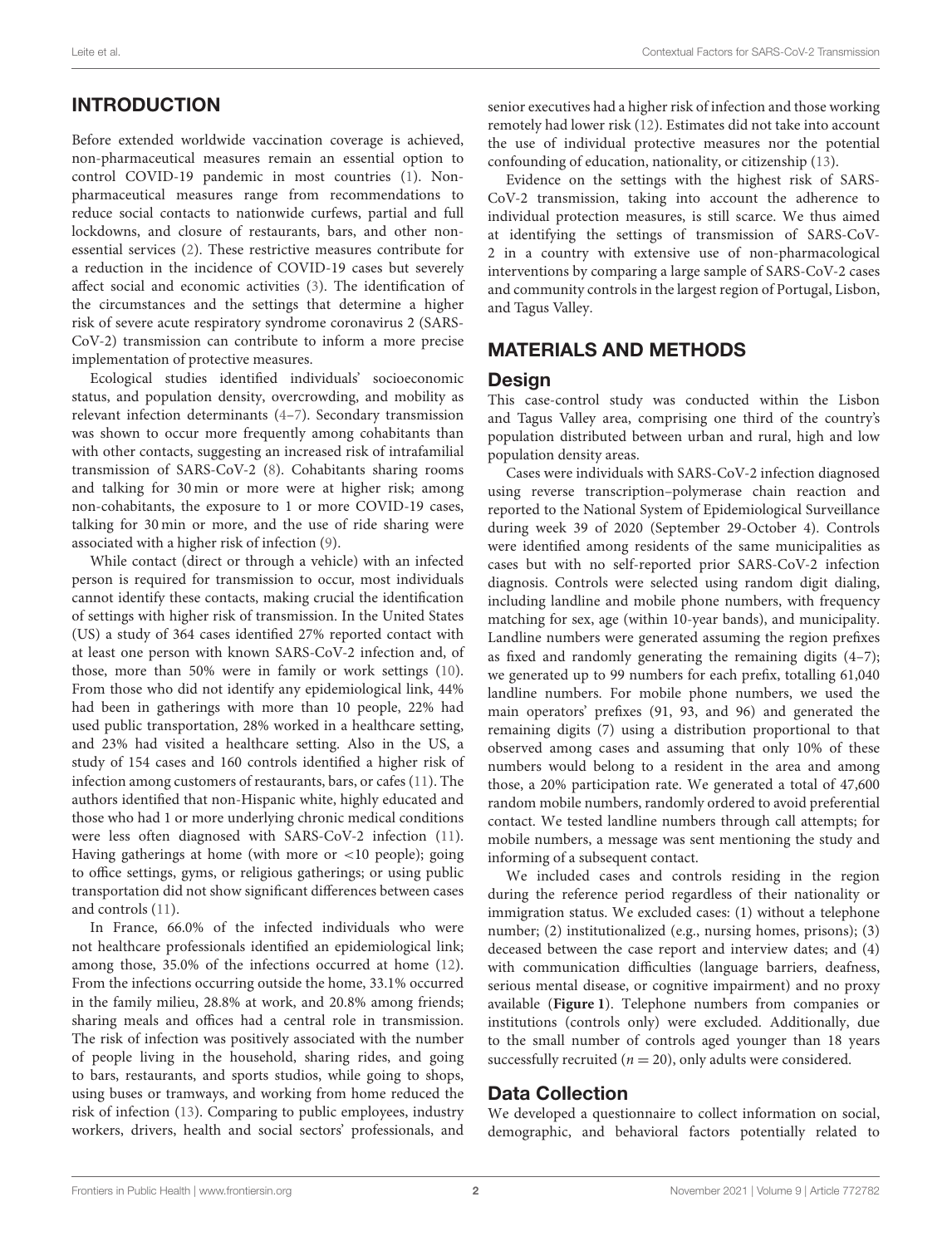

<span id="page-2-0"></span>SARS-CoV-2 infection. Data were collected between October 2 and November 6, 2020, through a 20-min computer-assisted telephone interview. Proxies ( $n = 14$ ) were used when eligible participants were unable to answer due to cognitive impairment, deafness, or language barriers. The final sample size included 1,088 cases and 787 controls.

# Definition of Variables

We included as dependent variables those related to contextual factors that could increase the risk of transmission of SARS-CoV-2. To assess housing conditions, we analyzed the number of individuals per room, i.e., the number of individuals in the household divided by the number of rooms with area of  $4 \text{ m}^2$ or more, excluding storage rooms, vestibules, and bathrooms [\(14\)](#page-8-11). Occupation and professional status can be linked to a higher risk of transmission [\(13\)](#page-8-10), as such, individuals were classified as unemployed, students, retired, otherwise inactive, or employed. The latter were then classified into economic activity sectors (construction, cleaning, education, healthcare, industry, restaurants, senior care, and other). Because remote work has been implemented as a measure to reduce the risk of infection, we compared those who did and did not work remotely at least 1 day during the reference period; this analysis was restricted to employed and unemployed individuals.

The use of public transportation (tube, bus, train, boat, company transport, and others), restaurants and other dining spaces (coffee shops, bakeries, pastry shops), grocery stores (including supermarkets), other commercial spaces (including shopping malls), hair salons (including aesthetic centres), and gyms (including sports studios) was assessed. History of use was considered present only for individuals staying for at least 15 min during the reference period.

Adherence to individual protection measures was also assessed, including frequency of use of face masks, face shields, and gloves (always or almost always, sometimes, never or almost never) and hand hygiene (<3 times, 3–5 times, six or more times a day, to help participants in capturing their perception of daily frequency of hands hygiene).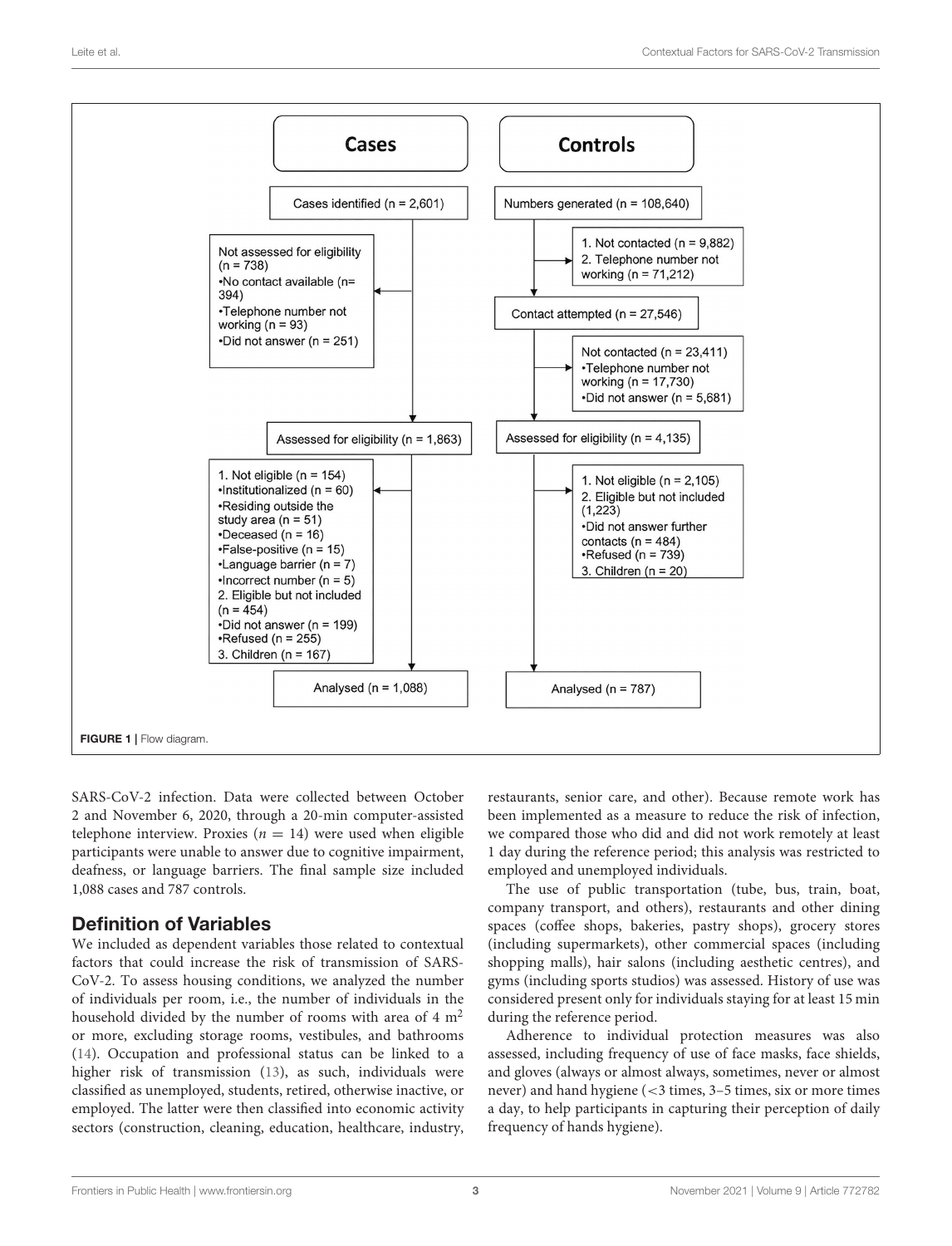Sex, age, municipality, citizenship (with or without Portuguese citizenship), and education level according to the highest level attained (up to 4 years, 6 years, 9 years, 12 years, and tertiary education) were deemed potential confounders.

Furthermore, we collected data regarding previous known contacts with persons who were diagnosed with SARS-CoV-2 infection during the reference period.

#### Reference Period

For cases, questions referred to the 14 days prior to symptom onset or, in case of asymptomatic individuals, to the 14 days before the date of the first positive sample collection. For controls, the reference period was defined as the 14 days prior to the interview. During field work, further control measures were implemented, starting October 15 [\(15\)](#page-8-12). These included rules regarding stores' opening times, remote work whenever possible, and limitation of the number of individuals in events, among others. To ensure comparability and avoid bias, all controls interviewed after October 15 had the first 2 weeks of October as the reference period for exposures. As such, the date used to determine the reference period for cases was situated between September 1 and October 4 and for controls between October 2 and October 14.

#### Analysis

We fitted unconditional logistic regression models to estimate crude and adjusted odds ratios (aOR) and corresponding 95% CIs (95% Confidence Intervals). Analyses were adjusted for sex, age, education level, and citizenship status. We conducted a sensitivity analysis including only individuals without a known contact with SARS-CoV-2 infection cases [\(10,](#page-8-7) [11\)](#page-8-8). Adherence to individual protection measures was also described but, due to the high levels of adherence and balance in cases and controls, was not included in the regression models.

Given the low percentage (<1.5%) of missing data (**[Table 1](#page-3-0)**), a complete case analysis with pairwise deletion was conducted [\(16,](#page-8-13) [17\)](#page-8-14). Data were analyzed using R version 4.0.3 [\(18\)](#page-8-15).

#### Ethical and Data Protection Issues

This study was approved by the ethics committees from the institutions involved. Verbal informed consent was obtained from the participants prior to the interview. Guidelines from data protection officers from the institutions involved were also followed.

# RESULTS

The characteristics of the 1,088 cases and 787 controls are presented in **[Table 1](#page-3-0)**. Fifty-eight percent of cases and 62.3% of controls were female. Cases had a mean (SD) age of 44.3 (15.7) years, while controls had a mean (SD) age of 52.9 (16.0) years. Regarding the use of facemasks, 95.7% of cases and 96.2% of controls reported to use them always or almost always. Cases and controls also reported high frequency of hand hygiene (81.5% of cases and 82.2% of

<span id="page-3-0"></span>TABLE 1 | Sample characteristics according to sociodemographic aspects, contacts, and spaces among cases of SARS-CoV-2 and controls from the Lisbon and Tagus Valley Region in September and October 2020.

|                                                        | No. (%)          |                  |  |
|--------------------------------------------------------|------------------|------------------|--|
|                                                        | Cases            | <b>Controls</b>  |  |
|                                                        | $(n = 1,088)$    | $(n = 787)$      |  |
| Sex                                                    |                  |                  |  |
| Female                                                 | 637 (58.5)       | 490 (62.3)       |  |
| Male                                                   | 450 (41.4)       | 297 (37.7)       |  |
| Missing                                                | 1(0.1)           | (0.0)            |  |
| Age, years                                             |                  |                  |  |
| Mean (SD)                                              | 44.3 (15.7)      | 52.9 (16.0)      |  |
| Median [min-max]                                       | 43.0 [18.0-94.0] | 52.0 [18.0-99.0] |  |
| <b>Education level</b>                                 |                  |                  |  |
| $\leq$ 4 years                                         | 145 (13.3)       | 96 (12.2)        |  |
| 6 years                                                | 94 (8.6)         | 29 (3.7)         |  |
| 9 years                                                | 169 (15.5)       | 93 (11.8)        |  |
| 12 years                                               | 363 (33.4)       | 193 (24.5)       |  |
| Tertiary                                               | 316 (29.0)       | 375 (47.6)       |  |
| Missing                                                | 1(0.1)           | 1(0.1)           |  |
| Citizenship                                            |                  |                  |  |
| Portuguese                                             | 943 (86.7)       | 760 (96.6)       |  |
| Non-portuguese                                         | 129 (11.9)       | 19(2.4)          |  |
| Missing                                                | 16 (1.5)         | (0.1)8           |  |
| <b>Contact with known case</b>                         |                  |                  |  |
| No                                                     | 623 (57.3)       | 763 (97.0)       |  |
| Yes                                                    | 465 (42.7)       | 23 (2.9)         |  |
| Missing                                                | O(0)             | 1(0.1)           |  |
| No. of people per room (area $\geq$ 4 m <sup>2</sup> ) |                  |                  |  |
| ${<}1$                                                 | 775 (71.2)       | 662 (84.1)       |  |
| ≥1                                                     | 311 (28.6)       | 119 (15.1)       |  |
| Missing                                                | 2(0.2)           | 6(0.8)           |  |
| Occupation/professional situation                      |                  |                  |  |
| Construction                                           | 36 (3.3)         | 7(0.9)           |  |
| Cleaning                                               | 43 (4.0)         | 13 (1.7)         |  |
| Education                                              | 44 (4.0)         | 34 (4.3)         |  |
| Healthcare                                             | 86 (7.9)         | 31(3.9)          |  |
| Industry                                               | 22(2.0)          | 7(0.9)           |  |
| Restaurant industry                                    | 39(3.6)          | 12 (1.5)         |  |
| Senior care                                            | 33(3.0)          | 2(0.3)           |  |
| Other occupation                                       | 458 (42.1)       | 393 (49.9)       |  |
| Student                                                | 57 (5.2)         | 23 (2.9)         |  |
| Retired                                                | 117 (10.8)       | 198 (25.2)       |  |
| Unemployed                                             | 99(9.1)          | 45 (5.7)         |  |
| Another professional situation                         | 47 (4.3)         | 21(2.7)          |  |
| Missing                                                | 7(0.6)           | 1(0.1)           |  |
| Remote working*                                        |                  |                  |  |
| Unemployed                                             | 99 (9.1)         | 46(5.8)          |  |
| No                                                     | 693 (63.7)       | 338 (42.9)       |  |
| Yes                                                    | 73 (6.7)         | 159 (20.2)       |  |
| Missing                                                | 223 (20.5)       | 244 (31.0)       |  |
| Used public transportation                             |                  |                  |  |
| No                                                     | 854 (78.5)       | 661 (84.0)       |  |

(Continued)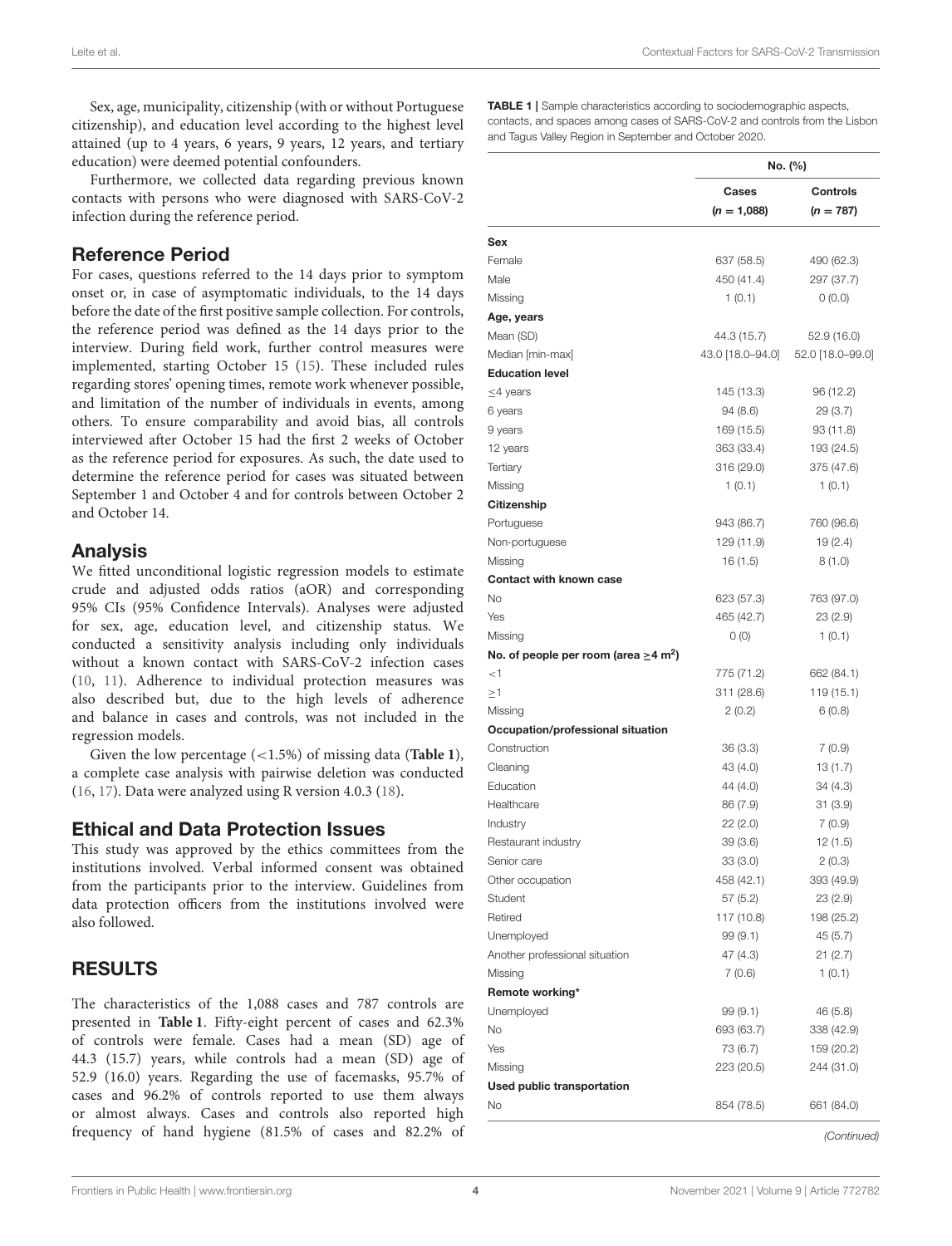#### TABLE 1 | Continued

|                                             | No. (%)       |                 |  |
|---------------------------------------------|---------------|-----------------|--|
|                                             | Cases         | <b>Controls</b> |  |
|                                             | $(n = 1,088)$ | $(n = 787)$     |  |
| At least once                               | 231 (21.2)    | 125 (15.9)      |  |
| Missing                                     | 3(0.3)        | 1(0.1)          |  |
| Went to restaurants and other dining spaces |               |                 |  |
| No                                          | 571 (52.5)    | 327 (41.6)      |  |
| At least once                               | 513 (47.2)    | 455 (57.8)      |  |
| Missing                                     | 4(0.4)        | 5(0.6)          |  |
| Went to grocery stores                      |               |                 |  |
| No                                          | 326 (30.0)    | 127 (16.1)      |  |
| At least once                               | 755 (69.4)    | 659 (83.7)      |  |
| Missing                                     | 7(0.6)        | 1(0.1)          |  |
| Went to shopping malls/shops                |               |                 |  |
| No                                          | 825 (75.8)    | 503 (63.9)      |  |
| At least once                               | 258 (23.7)    | 283 (36.0)      |  |
| Missing                                     | 5(0.5)        | 1(0.1)          |  |
| Went to hair salons/aesthetic centers       |               |                 |  |
| <b>No</b>                                   | 927 (85.2)    | 589 (74.8)      |  |
| At least once                               | 156 (14.3)    | 197 (25.0)      |  |
| Missing                                     | 5(0.5)        | 1(0.1)          |  |
| Went to gyms/sports studios                 |               |                 |  |
| No                                          | 1003 (92.2)   | 723 (91.9)      |  |
| At least once                               | 81 (7.5)      | 61(7.7)         |  |
| Missing                                     | 4(0.4)        | 3(0.4)          |  |
| Face masks in public spaces or workplace    |               |                 |  |
| Always or almost always                     | 1041 (95.7)   | 757 (96.2)      |  |
| Sometimes                                   | 30(2.8)       | 19 (2.4)        |  |
| Never or almost never                       | 14 (1.3)      | 7(0.9)          |  |
| Missing                                     | 3(0.3)        | 4(0.5)          |  |
| Face shields in public spaces               |               |                 |  |
| Always or almost always                     | 33 (3.0)      | 11(1.4)         |  |
| Sometimes                                   | 23 (2.1)      | 13(1.7)         |  |
| Never or almost never                       | 1029 (94.6)   | 759 (96.4)      |  |
| Missing                                     | 3(0.3)        | 4(0.5)          |  |
| Gloves                                      |               |                 |  |
| Always or almost always                     | 79 (7.3)      | 30(3.8)         |  |
| Sometimes                                   | 102 (9.4)     | 47 (6.0)        |  |
| Never or almost never                       | 904 (83.1)    | 706 (89.7)      |  |
| Missing                                     | 3(0.3)        | 4 (0.5)         |  |
| Hands' hygiene (times/day)                  |               |                 |  |
| >6 times                                    | 887 (81.5)    | 647 (82.2)      |  |
| 3-5 times                                   | 176 (16.2)    | 125 (15.9)      |  |
| <3 times                                    | 21 (1.9)      | 11(1.4)         |  |
| Missing                                     | 4(0.4)        | 4(0.5)          |  |

\*Restricted to those employed and unemployed, remaining observations deemed as missing values.

controls reported to wash hands/use hand sanitiser six or more times a day).

The risk of infection was 2 to 4 times higher among individuals with lower education level compared with those with <span id="page-4-0"></span>TABLE 2 | Risk of infection of SARS-CoV-2 among cases and controls from the Lisbon and Tagus Valley Region in September and October 2020 according to education level, citizenship status, and known contact with a case.

|                           | Odds ratio (95% CI) | P-value |
|---------------------------|---------------------|---------|
| <b>Education level</b>    |                     |         |
| Reference: Tertiary       | $(n = 1.873)$       |         |
| $<$ 4 years               | 1.79 (1.33-2.42)    | < 0.001 |
| 6 years                   | $3.85(2.50 - 6.08)$ | < 0.001 |
| 9 years                   | $2.16(1.61 - 2.90)$ | < 0.001 |
| 12 years                  | $2.23(1.78 - 2.81)$ | < 0.001 |
| Citizenship               |                     |         |
| Reference: Portuguese     | $(N = 1,851)$       |         |
| Non-portuguese            | $5.47(3.43 - 9.22)$ | < 0.001 |
| Known contact with a case |                     |         |
| Reference: No             | $(N = 1,874)$       |         |
| Yes                       | 24.76 (16.45-39.18) | < 0.001 |

95% CI, 95% Confidence Interval.

tertiary education (**[Table 2](#page-4-0)**). Participants without Portuguese citizenship had a relative risk of infection of 5.47 (95% CI, 3.43– 9.22). Unsurprisingly, the risk of infection among those with previous known contact with a SARS-CoV-2 infection case was particularly high (aOR, 24.76; 95% CI, 16.45–39.18).

The results of the main and sensitivity analyses, including and excluding participants with a known contact with a case, are presented in **[Tables 3](#page-5-0)**, **[4](#page-6-0)**, respectively. An increased risk of infection was identified among those living in a house with 1 or more individuals per room (aOR, 1.47; 95% CI, 1.14–1.91) and for individuals working in senior care (aOR, 4.99; 95% CI, 1.30–33.08). A lower risk of infection was identified among those who reported working remotely compared with those working in-office (aOR, 0.30; 95% CI, 0.22–0.42) and among individuals who went to restaurants and other dining spaces (aOR, 0.73; 95% CI, 0.59–0.91), grocery stores (aOR, 0.44; 95% CI, 0.34–0.57), shopping malls/shops (aOR, 0.51; 95% CI, 0.40–0.64), or hair salons/aesthetic centres (aOR, 0.51; 95% CI, 0.39–0.66) at least once during the reference period. We did not find any association with the use of public transportation at least once (aOR, 0.98; 95% CI, 0.75–1.29) or going to the gym at least once (aOR, 1.04; 95% CI, 0.71–1.55).

The results for the analysis restricted to those without known contact with a SARS-CoV-2 infection case remained essentially unchanged (**[Table 4](#page-6-0)**).

## **DISCUSSION**

We identified several settings and activities associated with SARS-CoV-2 infection, including socioeconomic, work, and household-related conditions. Cases more frequently had lower education, no Portuguese citizenship, and lived in crowded households. The use of public transportation, dining places, or other commercial areas was not associated with a higher risk of infection, after adjusting for sex, age, citizenship, and education. We identified a strong protective effect of working remotely.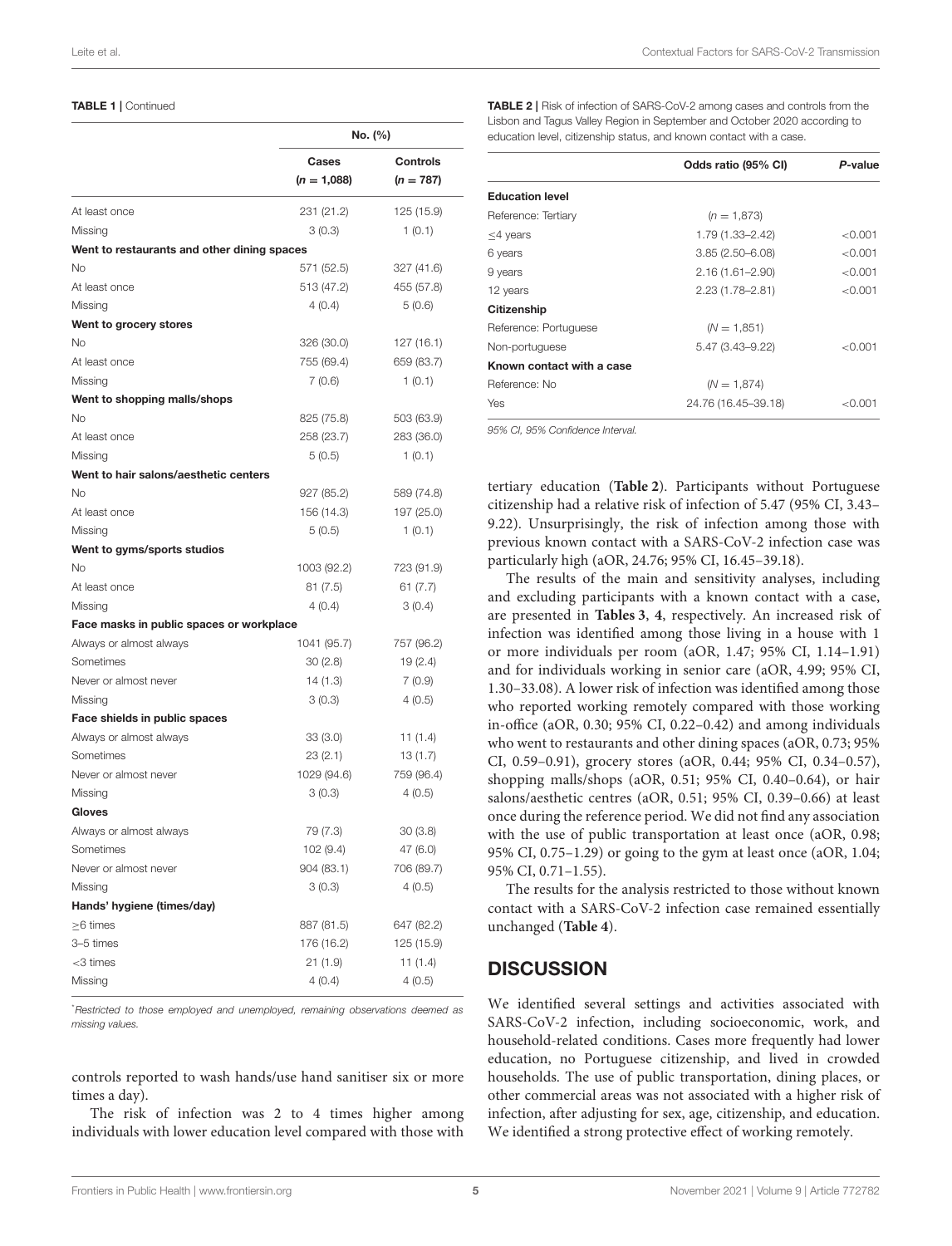<span id="page-5-0"></span>TABLE 3 | Risk of infection of SARS-CoV-2 among cases and controls from the Lisbon and Tagus Valley Region in September and October 2020.

| Variable                                               | Crude odds ratio (95% CI) | P-value | Adjusted odds ratio (95% CI) <sup>a</sup> | P-value |
|--------------------------------------------------------|---------------------------|---------|-------------------------------------------|---------|
| No. of people per room (area $\geq 4$ m <sup>2</sup> ) |                           |         |                                           |         |
| Reference: $<$ 1                                       | $(n = 1,867)$             |         | $(n = 1,840)$                             |         |
| >1                                                     | 2.23 (1.77-2.83)          | < 0.001 | $1.47(1.14 - 1.91)$                       | 0.004   |
| Occupation/professional situation                      |                           |         |                                           |         |
| Reference: Education                                   | $(n = 1,867)$             |         | $(n = 1,840)$                             |         |
| Construction                                           | 3.97 (1.65-10.73)         | 0.003   | $1.11(0.42 - 3.17)$                       | 0.842   |
| Cleaning                                               | 2.56 (1.21-5.64)          | 0.016   | $0.89(0.39 - 2.08)$                       | 0.782   |
| Restaurant industry                                    | 2.51 (1.17-5.68)          | 0.022   | $0.93(0.41 - 2.19)$                       | 0.860   |
| Healthcare                                             | 2.14 (1.17-3.96)          | 0.014   | 1.87 (0.98-3.58)                          | 0.058   |
| Industry                                               | 2.43 (0.96-6.75)          | 0.070   | $0.88(0.33 - 2.58)$                       | 0.808   |
| Senior care                                            | 12.75 (3.53-82.08)        | < 0.001 | 4.99 (1.30-33.08)                         | 0.041   |
| Other occupation                                       | $0.90(0.56 - 1.43)$       | 0.660   | $0.66(0.40 - 1.09)$                       | 0.109   |
| Student                                                | 1.92 (1.00-3.74)          | 0.053   | $0.44(0.21 - 0.93)$                       | 0.030   |
| Retired                                                | $0.46(0.27 - 0.75)$       | 0.002   | $0.54(0.29 - 1.00)$                       | 0.049   |
| Unemployed                                             | 1.70 (0.96-3.01)          | 0.068   | $0.80(0.43 - 1.49)$                       | 0.484   |
| Another professional situation                         | 1.73 (0.88-3.45)          | 0.115   | $0.91(0.43 - 1.95)$                       | 0.815   |
| <b>Remote working</b>                                  |                           |         |                                           |         |
| Reference: No (working in-office)                      | $(n = 1,408)$             |         | $(n = 1,386)$                             |         |
| Unemployed                                             | $1.05(0.73 - 1.54)$       | 0.799   | $0.75(0.50 - 1.14)$                       | 0.170   |
| Yes                                                    | $0.22(0.16 - 0.30)$       | < 0.001 | $0.30(0.22 - 0.42)$                       | < 0.001 |
| Used public transportation                             |                           |         |                                           |         |
| Reference: No                                          | $(n = 1,871)$             |         | $(n = 1,844)$                             |         |
| At least once                                          | 1.43 (1.13-1.82)          | 0.003   | $0.98(0.75 - 1.29)$                       | 0.897   |
| Went to restaurants and other dining spaces            |                           |         |                                           |         |
| Reference: No                                          | $(n = 1,866)$             |         | $(n = 1,839)$                             |         |
| At least once                                          | $0.65(0.54 - 0.78)$       | < 0.001 | $0.73(0.59 - 0.91)$                       | 0.005   |
| Went to grocery stores                                 |                           |         |                                           |         |
| Reference: No                                          | $(n = 1,867)$             |         | $(n = 1,840)$                             |         |
| At least once                                          | $0.45(0.35 - 0.56)$       | < 0.001 | $0.44(0.34 - 0.57)$                       | < 0.001 |
| Went to shopping malls/shops                           |                           |         |                                           |         |
| Reference: No                                          | $(n = 1,869)$             |         | $(n = 1,842)$                             |         |
| At least once                                          | $0.56(0.45 - 0.68)$       | < 0.001 | $0.51(0.40 - 0.64)$                       | < 0.001 |
| Went to hair salons/aesthetic centers                  |                           |         |                                           |         |
| Reference: No                                          | $(n = 1,869)$             |         | $(n = 1,842)$                             |         |
| At least once                                          | $0.50(0.40 - 0.64)$       | < 0.001 | $0.51(0.39 - 0.66)$                       | < 0.001 |
| Went to gyms/sports studios                            |                           |         |                                           |         |
| Reference: No                                          | $(n = 1,868)$             |         | $(n = 1,841)$                             |         |
| At least once                                          | $0.96(0.68 - 1.36)$       | 0.804   | $1.04(0.71 - 1.55)$                       | 0.832   |

aAdjusted for sex, age, education level, and citizenship. 95% CI, 95% Confidence Interval.

Our results emphasize the role of social determinants of health in the transmission of infection, as suggested by others [\(7,](#page-8-4) [19\)](#page-8-16). Individuals with lower education tend to work in manual jobs, have lower income, and are subject to worse working and housing conditions. They might also present a poorer health literacy. Migrants (defined here as individuals without Portuguese citizenship) may also experience less favorable living and working conditions, namely overcrowding [\(20\)](#page-8-17), as observed by Hayward et al. [\(21\)](#page-8-18) in their systematic review about the risk factors for COVID-19 among migrants in high income-countries. Overcrowding increases proximity to others, which results in increased transmission risk from undiagnosed COVID-19 cases but also in important limitations to isolation measures after diagnosis.

Remote work was protective, reducing by 69% the odds of SARS-CoV-2 infection. Galmiche et al. [\(13\)](#page-8-10) also identified a protective effect of remote work, though of smaller magnitude. There might be some residual confounding as those able to work remotely tend to have better living conditions, and better comply with individual protective measures. On the contrary, by classifying all professionals with at least a day working remotely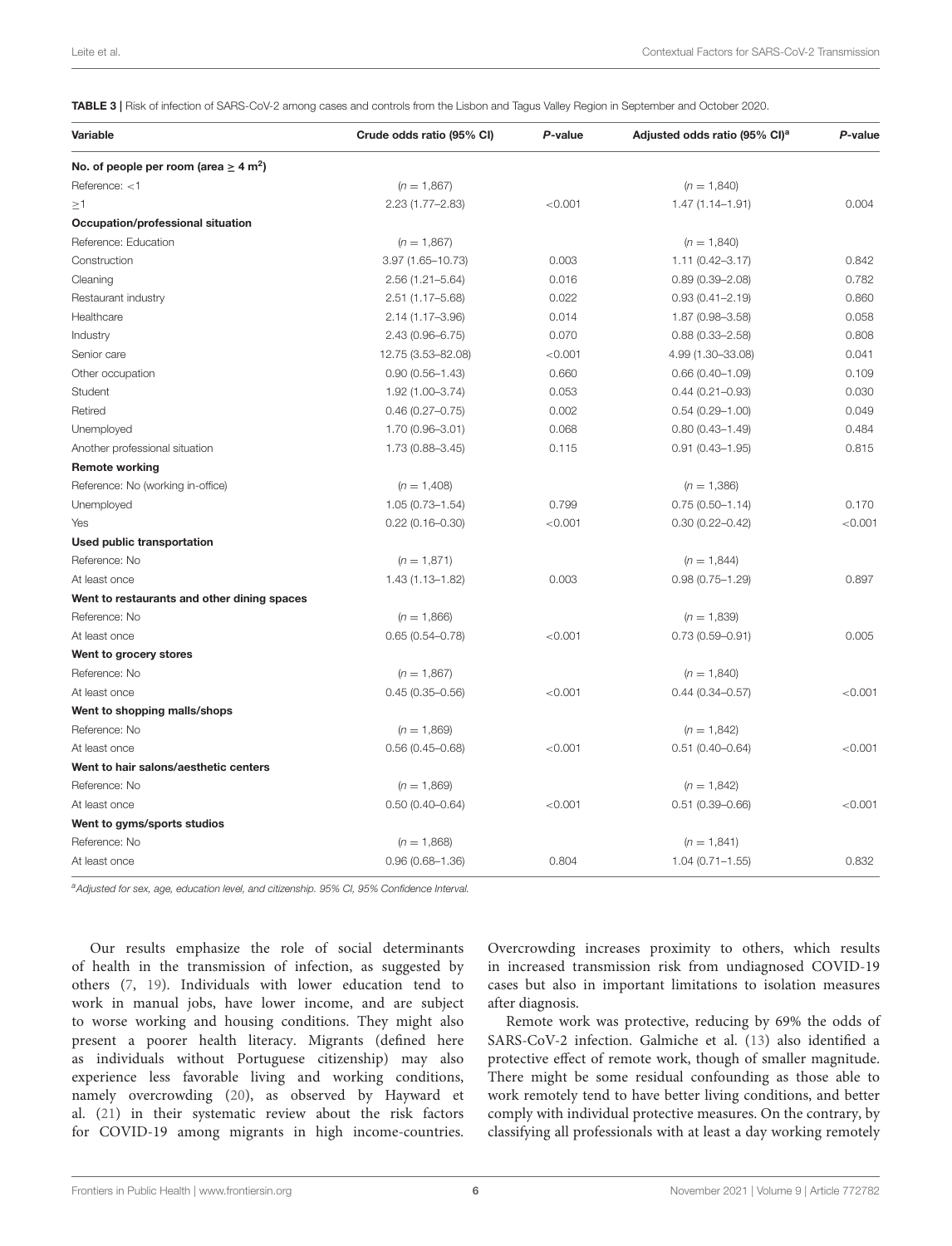<span id="page-6-0"></span>TABLE 4 | Risk of infection of SARS-CoV-2 among cases and controls from the Lisbon and Tagus Valley Region in September and October 2020.

| Variable                                                  | Crude odds ratio (95% CI) | P-value | Adjusted odds ratio (95% CI) <sup>a</sup> | P-value |
|-----------------------------------------------------------|---------------------------|---------|-------------------------------------------|---------|
| Number of people per room (area $\geq 4$ m <sup>2</sup> ) |                           |         |                                           |         |
| Reference: $<$ 1                                          | $(n = 1,378)$             |         | $(n = 1,360)$                             |         |
| $\geq$ 1                                                  | 2.09 (1.60-2.73)          | < 0.001 | $1.47(1.10 - 1.97)$                       | 0.010   |
| Occupation/professional situation                         |                           |         |                                           |         |
| Reference: Education                                      | $(n = 1,380)$             |         | $(n = 1,362)$                             |         |
| Civil construction                                        | 3.75 (1.42-10.90)         | 0.010   | $1.01(0.34 - 3.20)$                       | 0.986   |
| Cleaning                                                  | 2.88 (1.26-6.86)          | 0.014   | $1.12(0.46 - 2.84)$                       | 0.807   |
| Restaurant industry                                       | 2.29 (0.96-5.68)          | 0.066   | $0.79(0.31 - 2.09)$                       | 0.631   |
| Healthcare                                                | $2.05(1.01 - 4.23)$       | 0.048   | $1.74(0.81 - 3.77)$                       | 0.155   |
| Industry                                                  | 2.14 (0.74-6.56)          | 0.165   | $0.76(0.24 - 2.53)$                       | 0.651   |
| Senior care                                               | 10.62 (2.69-71.27)        | 0.003   | 4.03 (0.94-28.25)                         | 0.093   |
| Other occupation                                          | $0.87(0.50 - 1.54)$       | 0.628   | $0.62(0.34 - 1.15)$                       | 0.125   |
| Student                                                   | 1.85 (0.87-3.96)          | 0.110   | $0.41(0.18 - 0.97)$                       | 0.042   |
| Retired                                                   | $0.43(0.24 - 0.79)$       | 0.006   | $0.49(0.24 - 1.01)$                       | 0.052   |
| Unemployed                                                | 1.69 (0.87-3.30)          | 0.124   | $0.80(0.39 - 1.66)$                       | 0.543   |
| Another professional situation                            | 1.31 (0.59-1.54)          | 0.511   | $0.65(0.27 - 1.58)$                       | 0.343   |
| <b>Remote working</b>                                     |                           |         |                                           |         |
| Reference: No (working in-office)                         | $(n = 1,016)$             |         | $(n = 1,003)$                             |         |
| Unemployed                                                | $1.09(0.72 - 1.67)$       | 0.680   | $0.80(0.51 - 1.28)$                       | 0.353   |
| Yes                                                       | $0.21(0.14 - 0.30)$       | < 0.001 | $0.27(0.18 - 0.40)$                       | < 0.001 |
| Used public transportation                                |                           |         |                                           |         |
| Reference: No                                             | $(n = 1,384)$             |         | $(n = 1,366)$                             |         |
| At least once                                             | 1.73 (1.32-2.25)          | < 0.001 | $1.16(0.86 - 1.57)$                       | 0.333   |
| Went to restaurants and other dining spaces               |                           |         |                                           |         |
| Reference: No                                             | $(n = 1,378)$             |         | $(n = 1,360)$                             |         |
| At least once                                             | $0.71(0.57 - 0.88)$       | 0.002   | $0.79(0.61 - 1.02)$                       | 0.069   |
| Went to grocery stores                                    |                           |         |                                           |         |
| Reference: No                                             | $(n = 1,382)$             |         | $(n = 1,364)$                             |         |
| At least once                                             | $0.48(0.37 - 0.62)$       | < 0.001 | $0.47(0.35 - 0.63)$                       | < 0.001 |
| Went to shopping malls/shops                              |                           |         |                                           |         |
| Reference: No                                             | $(n = 1,383)$             |         | $(n = 1,365)$                             |         |
| At least once                                             | $0.61(0.48 - 0.77)$       | < 0.001 | $0.56(0.43 - 0.73)$                       | < 0.001 |
| Went to hair salons/aesthetic centers                     |                           |         |                                           |         |
| Reference: No                                             | $(n = 1,383)$             |         | $(n = 1,365)$                             |         |
| At least once                                             | $0.54(0.41 - 0.71)$       | < 0.001 | $0.58(0.43 - 0.78)$                       | < 0.001 |
| Went to gyms/sports studios                               |                           |         |                                           |         |
| Reference: No                                             | $(n = 1,379)$             |         | $(n = 1,361)$                             |         |
| At least once                                             | $1.13(0.77 - 1.67)$       | 0.528   | 1.23 (0.79-1.92)                          | 0.359   |

Analysis restricted to the cases and controls reporting no known contact with cases of SARS-CoV-2 infection in the reference period.

<sup>a</sup>Adjusted for sex, age, education level, and citizenship. 95% CI, 95% Confidence Interval.

as remote workers, we might have even underestimated the effect of such a measure.

We identified other work-related risks. In particular, working in senior care as in healthcare was a risk factor for infection. This finding was also reported by Galmiche et al. [\(12\)](#page-8-9) and might be explained by the higher risk of infection in these settings but also by the higher frequency of testing among those professionals compared with the remaining population.

There was a crude association of public transportation with risk of infection, but it was largely attenuated after adjustment for sex, age, education, and citizenship. These results are in line with a previous ecological study in the same geographical setting, which underlined the role of socioeconomic aspects rather than the use of public transportation [\(22\)](#page-8-19). Similarly, dining areas or other commercial spaces did not increase the risk of infection, even after adjustment for education or citizenship. While most of our results are in agreement with those from Fisher et al. [\(11\)](#page-8-8) and Galmiche et al. [\(13\)](#page-8-10), that is not the case for restaurants and other dining areas. Those studies reported an increased risk among those who dined in a restaurant or were in a bar. Discrepant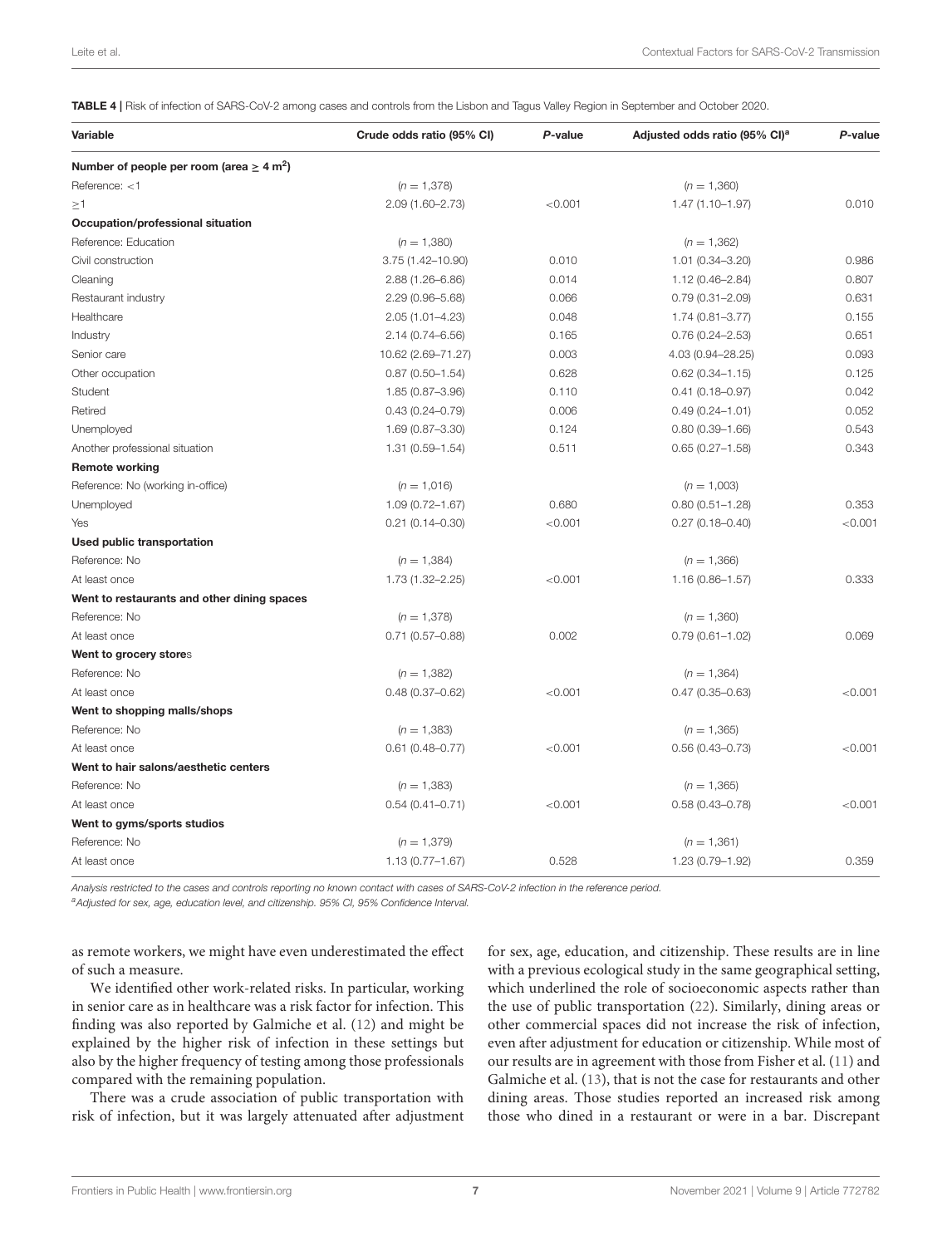results might be explained by contextual differences, especially considering the collective and individual protective measures undertaken in each country. First, in Portugal, bars remained closed since the beginning of the pandemic. Second, early on in the pandemic, the government required strict measures, such as the use of masks, physical distancing, environmental hygiene guidelines and limits in the number of persons for public indoor spaces in Portugal. Our results show that most respondents used masks "always and almost always," which show a high compliance to the individual preventive measures. Another explanation may be residual confounding, as going to restaurants or shops could be a proxy for wealth, which, as abovementioned, has a protective effect against infection.

As such, this study shows that, if incidence rates of SARS-CoV-2 infections, hospitalizations and deaths due to COVID-19 rise, two actions must be taken to limit the control of its transmission. First, it is important to know the population groups where the transmission is occurring and the underlying conditions that may be facilitating it. If needed, the living and working conditions of those in most vulnerable circumstances must be improved, as suggested by the International Labour Organization [\(23\)](#page-8-20) and the ECDC [\(24\)](#page-8-21). Second, remote work, physical distancing and mask use in public places as restaurants and bars, commercial spaces and public transports, and intensification of ventilation measures and surfaces' hygiene, must be implemented, as they may contribute for the reduction of the risk of transmission in public settings, while sparing the economic and social side effects of lockdowns. However, it must be stressed that the populations' compliance to distancing and stay-at-home measures tends to decrease through time [\(25,](#page-8-22) [26\)](#page-8-23) and, thus, the reintroduction of these measures must be complemented with sensitizing messages and enforcement efforts.

Study limitations need to be considered. The procedure for recruitment of controls might have resulted in selection bias. Controls presented a higher median age, probably due to the fact that older individuals were more prone to answer telephone calls and available to participate in the study during working hours. However, contacts were tried at different hours and during weekends. The proportion of tertiary education among controls was higher than previously described for the region, and controls consisted of a lower proportion of foreign-born individuals [\(27,](#page-8-24) [28\)](#page-9-0). It should be noted that controls were identified from the municipalities with higher incidence of SARS-CoV-2, which are urban municipalities with populations with higher education levels. Nevertheless, these differences might be due to the fact that highly educated individuals were probably more aware of the importance of research thus more willing to participate.

Second, there are potential information biases, including social desirability and recall bias. The former might have occurred in the reporting of preventive behaviors during the reference period, and an inaccurate description of the exposure conditions. This is particularly important for cases who might have overestimated their adherence to preventive behaviors, thus weakening or reversing true associations. This source of bias might have been particularly relevant when reporting the use of face masks or hand hygiene habits, as indicated by high levels of adherence in both cases and controls. Recall bias could have happened, particularly in the later stages of field work, as cases had an average 26 days between the midpoint of the reference period and data collection, while for controls the difference was 16 days. Furthermore, controls might have experienced asymptomatic infection, for which they were not tested, thus being incorrectly assigned as controls instead of cases.

Third, knowledge of the dynamics of transmission is still limited, thus challenging the control of confounding factors. Age, sex, and municipality were considered at the design stage, with age and sex also included in the analysis to avoid residual confounding. Furthermore, we included citizenship and education as confounders. We did not formally consider time in our analysis, as there was a small difference in date used to define the reference period of cases and controls, measures implemented at the national level did not change between these periods.

Fourth, transmission dynamics vary in time and place, according to population characteristics, epidemic activity, measures implemented to control the pandemic, and normalization of the use or non-use of protective behaviors. These aspects should be considered when attempting to generalize these results.

Despite these limitations, our study has several strengths. First, the study design allowed us to obtain estimates of the relative risk as we used incident cases and community controls [\(29\)](#page-9-1). Second, we obtained all cases through the nationwide official surveillance system, which, by law, demands clinical and laboratory notification of cases, reducing the risk of bias in case selection. Third, we collected detailed information regarding the characteristics of the individuals and the public settings visited by participants during the reference period. Fourth, the sample size allowed comprehensive and robust identification of SARS-CoV-2 individual factors and settings of its transmission.

# CONCLUSIONS

Data strongly supports that lower socioeconomic status, including citizenship, and overcrowding increase the risk of infection, while remote working protects against it. Use of public transportation, dining options, and commercial spaces under the implementation of capacity restrictions, physical distancing, use of masks, and surface hygiene is not associated with an increased risk of infection. While public settings did not significantly contribute to the transmission of SARS-CoV-2, work and home were the settings in which infection occurs most frequently, especially among individuals from lower socioeconomic backgrounds. These findings can guide application of fine-tuned non-pharmaceutical measures while vaccine access remains limited.

# DATA AVAILABILITY STATEMENT

Data will be shared with investigator support, after approval of a proposal, with a signed data access agreement and the final manuscript needs to be approved by the institutional Scientific Committee of the Institute of Public Health, University of Porto and NOVA-National School of Public Health.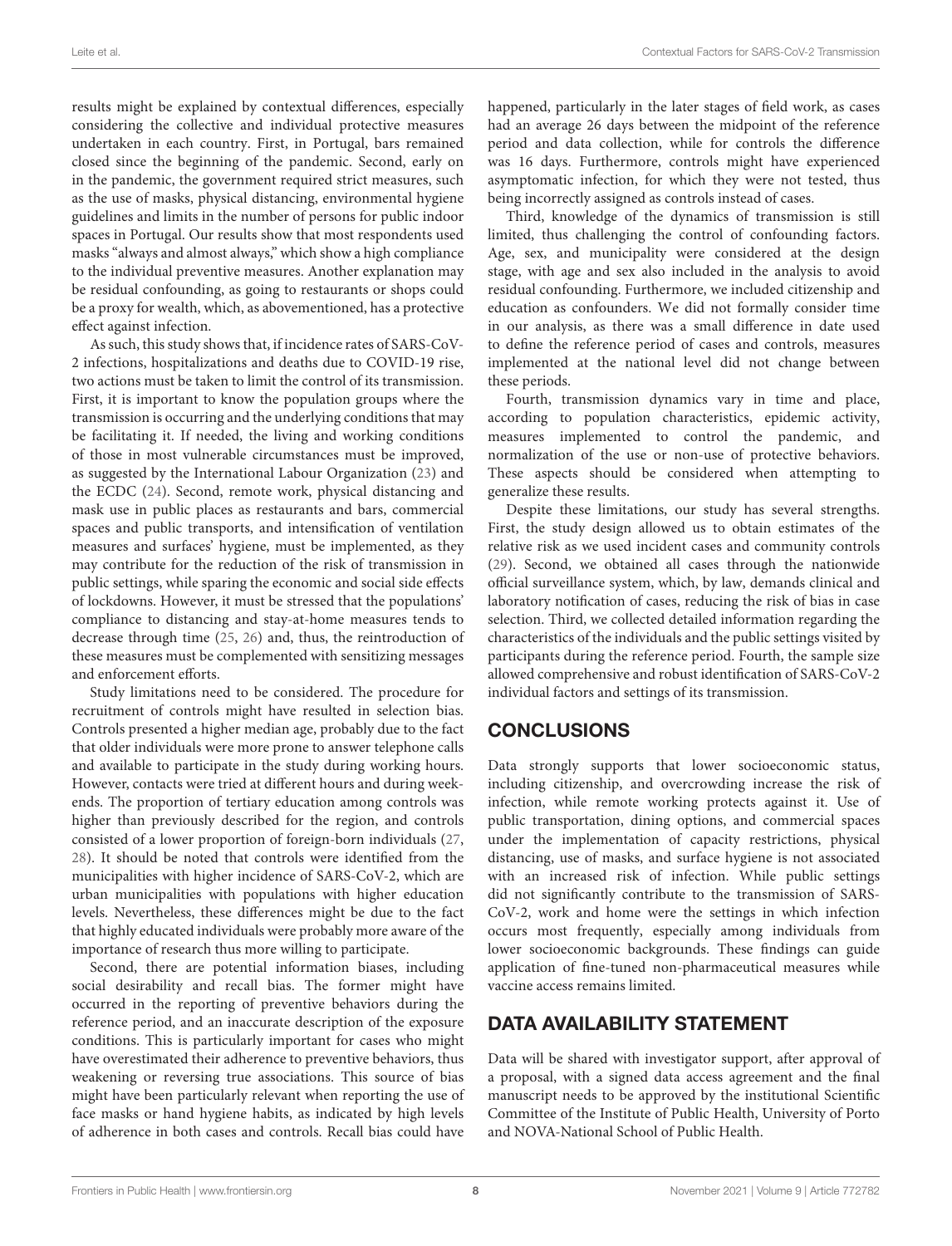#### ETHICS STATEMENT

This study was approved by the Ethics Committees from the institutions involved (Regional Administration of Health of Lisbon and Tagus Valley, NOVA National School of Public Health and Institute of Public Health, Univeristy of Porto). Verbal informed consent was obtained from the participants prior to the interview.

## AUTHOR CONTRIBUTIONS

HB and CN conceptualized the study. MS and PS performed data analysis. AL and TL supervised data collection and wrote the first draft of the manuscript. All authors commented on previous versions of the manuscript, contributed to study design, interpretation of results, revision, read and approved the final manuscript.

## **REFERENCES**

- <span id="page-8-0"></span>1. European Centre for Disease Prevention and Control. Data on Country Response Measures to COVID-19 [Internet]. (2021). Available online at: [https://www.ecdc.europa.eu/en/publications-data/download-data](https://www.ecdc.europa.eu/en/publications-data/download-data-response-measures-covid-19)[response-measures-covid-19](https://www.ecdc.europa.eu/en/publications-data/download-data-response-measures-covid-19) (accessed June 20, 2021).
- <span id="page-8-1"></span>2. European Centre for Disease Prevention and Control. Considerations relating to social distancing measures in response to the COVID-19 epidemic. Stockholm: European Centre for Disease Prevention and Control (2020).
- <span id="page-8-2"></span>3. Deb P, Furceri D, Ostry J, Tawk N. The economic effects of COVID-19 containment measures. IMF Work Pap. (2020) 20:44. doi: [10.5089/9781513550251.001](https://doi.org/10.5089/9781513550251.001)
- <span id="page-8-3"></span>4. Kermarck W, McKendrick A. Contributions to the mathematical theory of epidemics. *Bull Math Biol.* (1991) 53:33theory of epidemics. 55. doi: [10.1016/S0092-8240\(05\)80040-0](https://doi.org/10.1016/S0092-8240(05)80040-0)
- 5. Kraemer MUG, Yang CH, Gutierrez B, Wu CH, Klein B, Pigott DM, et al. The effect of human mobility and control measures on the COVID-19 epidemic in China. Science. (2020) 497:493–7. doi: [10.1126/science.abb4218](https://doi.org/10.1126/science.abb4218)
- 6. Li R, Richmond P, Roehner BM. Effect of population density on epidemics. Phys A Stat Mech Appl. (2018) 510:713–24. doi: [10.1016/j.physa.2018.07.025](https://doi.org/10.1016/j.physa.2018.07.025)
- <span id="page-8-4"></span>7. Bambra C, Riordan R, Ford J, Matthews F. The COVID-19 pandemic and health inequalities. J Epidemiol Community Health. (2020) 74:964– 8. doi: [10.1136/jech-2020-214401](https://doi.org/10.1136/jech-2020-214401)
- <span id="page-8-5"></span>8. Lei H, Xu X, Xiao S, Wu X, Shu Y. Household transmission of COVID-19-a systematic review and meta-analysis. J Infect. (2020) 81: 979– 97. doi: [10.1016/j.jinf.2020.08.033](https://doi.org/10.1016/j.jinf.2020.08.033)
- <span id="page-8-6"></span>9. Ng OT, Marimuthu K, Koh V, Pang J, Linn KZ, Sun J, et al. SARS-CoV-2 seroprevalence and transmission risk factors among high-risk close contacts: a retrospective cohort study. Lancet Infect Dis. (2020) 21:333– 43. doi: [10.1016/S1473-3099\(20\)30833-1](https://doi.org/10.1016/S1473-3099(20)30833-1)
- <span id="page-8-7"></span>10. Marshall K, Vahey GM, McDonald E, Tate JE, Herlihy R, Midgley CM, et al. Exposures before issuance of stay-at-home orders among persons with laboratory-confirmed COVID-19 - Colorado, March (2020). MMWR Morb Mortal Wkly Rep. (2020) 69:847–9. doi: [10.15585/mmwr.mm6926e4](https://doi.org/10.15585/mmwr.mm6926e4)
- <span id="page-8-8"></span>11. Fisher KA, Tenforde MW, Feldstein LR, Lindsell CJ, Shapiro NI, Files DC, et al. Community and close contact exposures associated with COVID-19 among symptomatic adults ≥18 years in 11 outpatient health care facilities — United States, July (2020). MMWR Morb Mortal Wkly Rep. (2020) 69:1258– 64. doi: [10.15585/mmwr.mm6936a5](https://doi.org/10.15585/mmwr.mm6936a5)
- <span id="page-8-9"></span>12. Galmiche S, Charmet T, Schaeffer L, Paireau J, Grant R, Cheny O, et al. Etude des facteurs sociodémographiques, comportements et pratiques associés à l'infection par le SARS-CoV-2 (ComCor). Institut Pasteur Paris (2020).
- <span id="page-8-10"></span>13. Galmiche S, Charmet T, Schaeffer L, Paireau J, Grant R, Chény O, et al. Exposures associated with SARS-CoV-2 infection in France: a

#### FUNDING

This study has been partially funded by the Regional Administration of Health of Lisbon and Tagus Valley, the NOVA National School of Public Health, and National Funds through Foundation for Science and Technology, I.P., within the scope of the Epidemiology Research Unit–Institute of Public Health, University of Porto (EPIUnit) [UIDB/04750/2020].

### ACKNOWLEDGMENTS

The authors thank Direção-Geral da Saúde and Serviços Partilhados Ministério da Saúde for data sharing, Administração Regional de Saúde de Lisboa e Vale do Tejo for funding, Public Health Units in the area for informing potentially eligible cases of the study, and the participants for their valuable time. We also thank all interviewers for their perseverance, which was essential to collect these data.

nationwide online case-control study. Lancet Reg Heal Eur. (2021) 7:100148. doi: [10.1016/j.lanepe.2021.100148](https://doi.org/10.1016/j.lanepe.2021.100148)

- <span id="page-8-11"></span>14. Eurostat. Methodological Guidelines and Description of EU-SILC Target Variables. Luxembourg: Eurostat (2018). p. 167–81.
- <span id="page-8-12"></span>15. Conselho de Ministros. Resolução do Conselho de Ministros 88/2020. Diário da República - I Série-B. Lisbon: Conselho de Ministros (2020). p. 35-(2)−35- (15).
- <span id="page-8-13"></span>16. Bartlett JW, Harel O, Carpenter JR. Asymptotically unbiased estimation of exposure odds ratios in complete records logistic regression. Am J Epidemiol. (2015) 182:730–6. doi: [10.1093/aje/kwv114](https://doi.org/10.1093/aje/kwv114)
- <span id="page-8-14"></span>17. Pigott TD. A review of methods for missing data. Educ Res Eval. (2001) 7:353–83. doi: [10.1076/edre.7.4.353.8937](https://doi.org/10.1076/edre.7.4.353.8937)
- <span id="page-8-15"></span>18. R Core Team. R: A Language and Environment for Statistical Computing. Vienna: R Foundation for Statistical Computing (2019).
- <span id="page-8-16"></span>19. Horton R. Offline: COVID-19 is not a pandemic. Lancet. (2020) 396:874. doi: [10.1016/S0140-6736\(20\)32000-6](https://doi.org/10.1016/S0140-6736(20)32000-6)
- <span id="page-8-17"></span>20. Eurostat. Migrant Integration Statistics–Housing [Internet]. Eurostat Statistics Explained. (2021). Available online at: [https://ec.europa.eu/](https://ec.europa.eu/eurostat/statistics-explained/index.php?title=Migrant_integration_statistics_-_housing) [eurostat/statistics-explained/index.php?title=Migrant\\_integration\\_statistics\\_](https://ec.europa.eu/eurostat/statistics-explained/index.php?title=Migrant_integration_statistics_-_housing) [-\\_housing](https://ec.europa.eu/eurostat/statistics-explained/index.php?title=Migrant_integration_statistics_-_housing) (accessed September 29, 2021).
- <span id="page-8-18"></span>21. Hayward SE, Deal A, Cheng C, Crawshaw A, Orcutt M, Vandrevala TF, et al. Clinical outcomes and risk factors for COVID-19 among migrant populations in high-income countries: a systematic review. J Migr Heal. (2021) 3:1–19. doi: [10.1016/j.jmh.2021.100041](https://doi.org/10.1016/j.jmh.2021.100041)
- <span id="page-8-19"></span>22. Severo M, Ribeiro AI, Lucas R, Leão T, Barros H. Urban rail transportation and SARS-Cov-2 infections: an ecological study in the Lisbon metropolitan area. Front Public Heal. (2021) 9:611565. doi: [10.3389/fpubh.2021.611565](https://doi.org/10.3389/fpubh.2021.611565)
- <span id="page-8-20"></span>23. International Labour Organization. R115–Workers' Housing Recommendation [Internet]. (2021). Available online at: [https://www.ilo.org/dyn/normlex/en/](https://www.ilo.org/dyn/normlex/en/f?p=NORMLEXPUB:12100:0::NO::P12100_ILO_CODE:R115) [f?p=NORMLEXPUB:12100:0::NO::P12100\\_ILO\\_CODE:R115](https://www.ilo.org/dyn/normlex/en/f?p=NORMLEXPUB:12100:0::NO::P12100_ILO_CODE:R115) (accessed September 29, 2021).
- <span id="page-8-21"></span>24. European Centre for Disease Prevention Control. Reducing COVID 19 Transmission Strengthening Vaccine Uptake Among Migrant Populations in the EU/EEA. Stockholm: European Centre for Disease Prevention Control (2021).
- <span id="page-8-22"></span>25. Petherick A, Goldszmidt R, Andrade EB, Furst R, Hale T, Pott A, et al. A worldwide assessment of changes in adherence to COVID-19 protective behaviours and hypothesized pandemic fatigue. Nat Hum Behav. (2021) 5:1145–60. doi: [10.1038/s41562-021-01181-x](https://doi.org/10.1038/s41562-021-01181-x)
- <span id="page-8-23"></span>26. Goldstein P, Yeyati EL, Sartorio L. Lockdown fatigue: the diminishing effects of quarantines on the spread of COVID-19. Covid Econ. (2021) 67, 1– 23. doi: [10.21203/rs.3.rs-621368/v1](https://doi.org/10.21203/rs.3.rs-621368/v1)
- <span id="page-8-24"></span>27. Administração Regional de Saúde de Lisboa e Vale do Tejo. Perfil Regional Saude LVT. Lisboa: Administração Regional de Saúde de Lisboa e Vale do Tejo (2017)